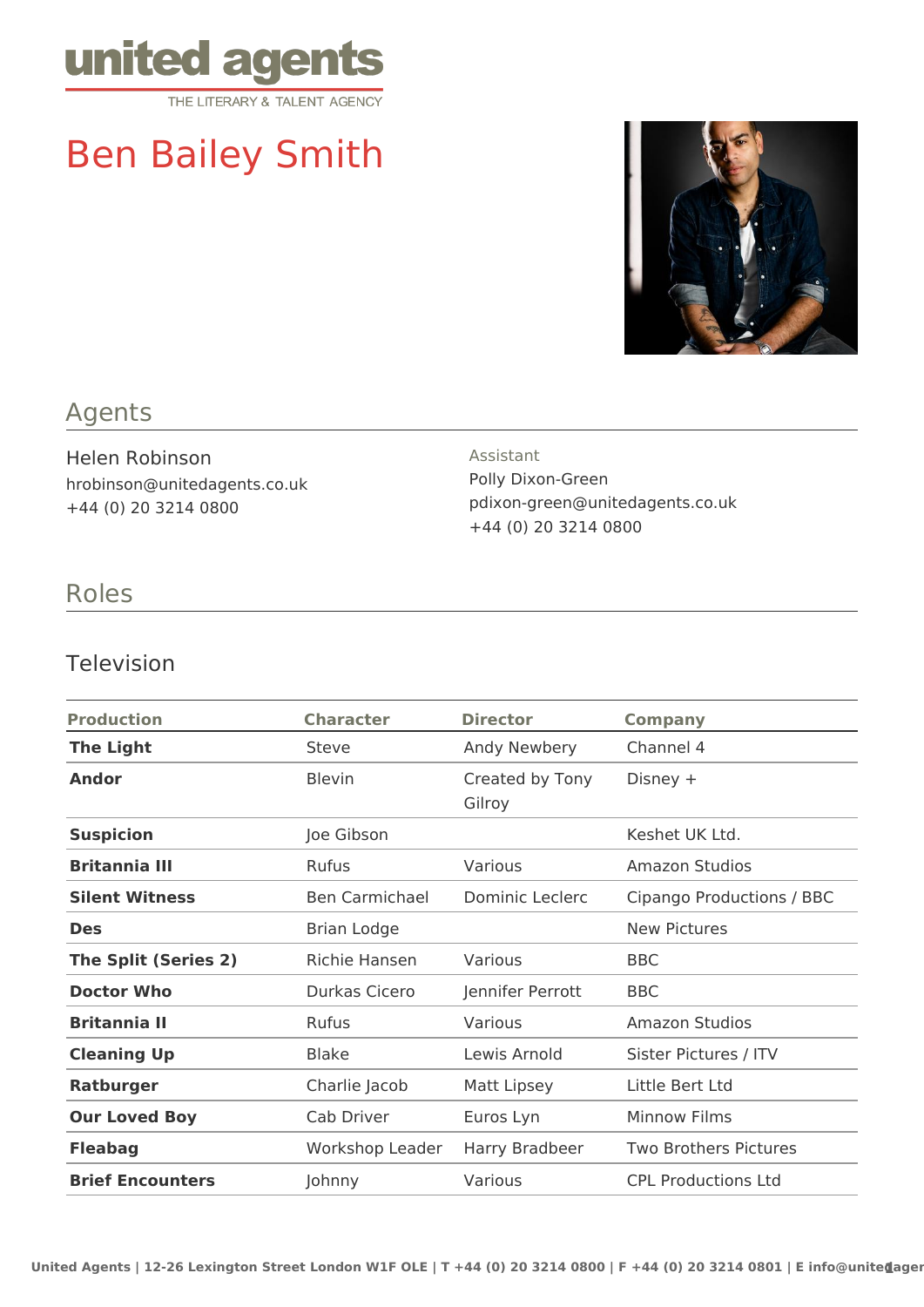| <b>Production</b>                                           | <b>Character</b>             | <b>Director</b>         | <b>Company</b>                            |
|-------------------------------------------------------------|------------------------------|-------------------------|-------------------------------------------|
| <b>Murder In Successvile</b><br>series 2                    | Lewis Hamilton               | James De Frond          | <b>Tiger Aspect Productions</b>           |
| <b>Midwinter of the Spirit</b>                              | Lol                          | <b>Richard Clark</b>    | <b>ITV</b>                                |
| <b>Drunk History (series 2)</b>                             | Duke of Wellington Tom McKay |                         | <b>Tiger Aspect Productions Ltd</b>       |
| <b>Nurse</b>                                                | Dave                         | lan Fitzgibbon          | <b>BBC</b>                                |
| <b>Semi-Detached Pilot</b>                                  | AI                           | <b>Rob Bullock</b>      | Rough Cut TV                              |
| Laid                                                        | Davey                        | lan Fitzgibbon          | <b>STV</b>                                |
| Law & Order                                                 | Ds Joe Carter                | Mat King                | Kudos/ITV                                 |
| <b>Give Out Girls</b>                                       | Andy                         | <b>Chloe Thomas</b>     | <b>Big Talk Productions/Sky</b><br>Living |
| The 4 O'Clock Club series<br>3                              | Nathan                       | Various                 | <b>BBC</b>                                |
| <b>Midsomer Murders</b>                                     | Zach Lime                    | Alex Pillai             | <b>Bently Productions</b>                 |
| <b>Derek</b>                                                | <b>Ben</b>                   | <b>Ricky Gervais</b>    | <b>Derek Productions</b>                  |
| <b>Hunted</b>                                               | Tyrone                       | SJ Clarkson             | Kudos/HBO                                 |
| <b>The 4 O'Clock Club Series</b><br>$\overline{\mathbf{2}}$ | Nathan                       | Various                 | <b>BBC</b>                                |
| The 4 O'Clock Club                                          | Nathan                       | <b>Spencer Campbell</b> | <b>BBC</b>                                |
| <b>The Inbetweeners</b>                                     | Steve                        | <b>Ben Palmer</b>       | Bwark/BBC                                 |
| <b>Rev</b>                                                  | Ikon                         | Peter Cattaneo          | <b>BBC2/Big Talk</b>                      |

#### Film

| <b>Production</b>                       | <b>Character</b>        | <b>Director</b>      | <b>Company</b>                            |
|-----------------------------------------|-------------------------|----------------------|-------------------------------------------|
| <b>Persuasion</b>                       | <b>Charles Musgrove</b> | Carrie Cracknell     | <b>Netflix</b>                            |
| <b>Cinderella</b>                       | <b>Town Crier</b>       | Kay Cannon           | CP Films Productions Ltd.                 |
| David Brent: Life On The<br><b>Road</b> | Dom                     | <b>Ricky Gervais</b> | <b>LOTR Films Ltd</b>                     |
| <b>The Road Trip</b>                    | <b>State Trooper</b>    | <b>Ben Palmer</b>    | Little Rock Pictures                      |
| <b>Level Up</b>                         | Joel                    | Adam Randall         | Fullwell 73                               |
| <b>Huge</b>                             | <b>Barman</b>           | <b>Ben Miller</b>    | Matador Pictures                          |
| Wishbaby                                | Colin                   |                      | Stephen W. Parsons Bubblehead Productions |

### Stage

| <b>Production</b>           | <b>Character</b> | <b>Director</b>       | Company               |
|-----------------------------|------------------|-----------------------|-----------------------|
| <b>My White Best Friend</b> | Himself          | Curated by Rachel De- | <b>Bunker Theatre</b> |
|                             |                  | Lahay & Milli Bhatia  |                       |